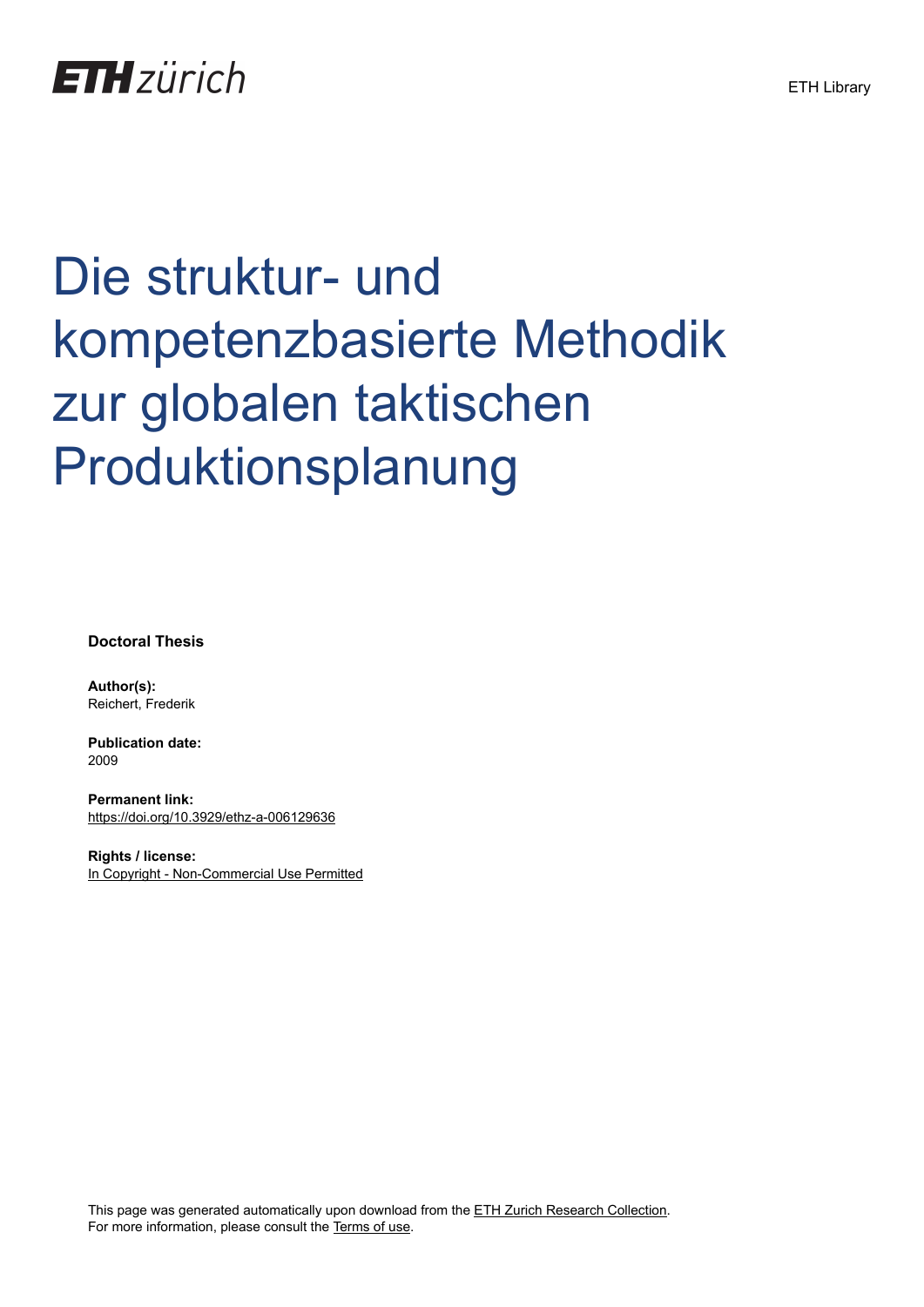

#### DISS. ETH Nr. 18693

## Die struktur- und kompetenzbasierte Methodik zur globalen taktischen Produktionsplanung

ABHANDLUNG zur Erlangung des Titels

#### DOKTOR / DOKTORIN DER WISSENSCHAFTEN

der

### ETH ZÜRICH

vorgelegt von Frederik Reichert

Dipl.-Wirtsch.-Ing., TU Darmstadt

geboren am 20.05.1978

aus **Deutschland** 

Prof. Dr. Konrad Wegener Prof. Dr. Pavel Hora Dr. habil. Andreas Kunz Dr. Ralf Moryson

2009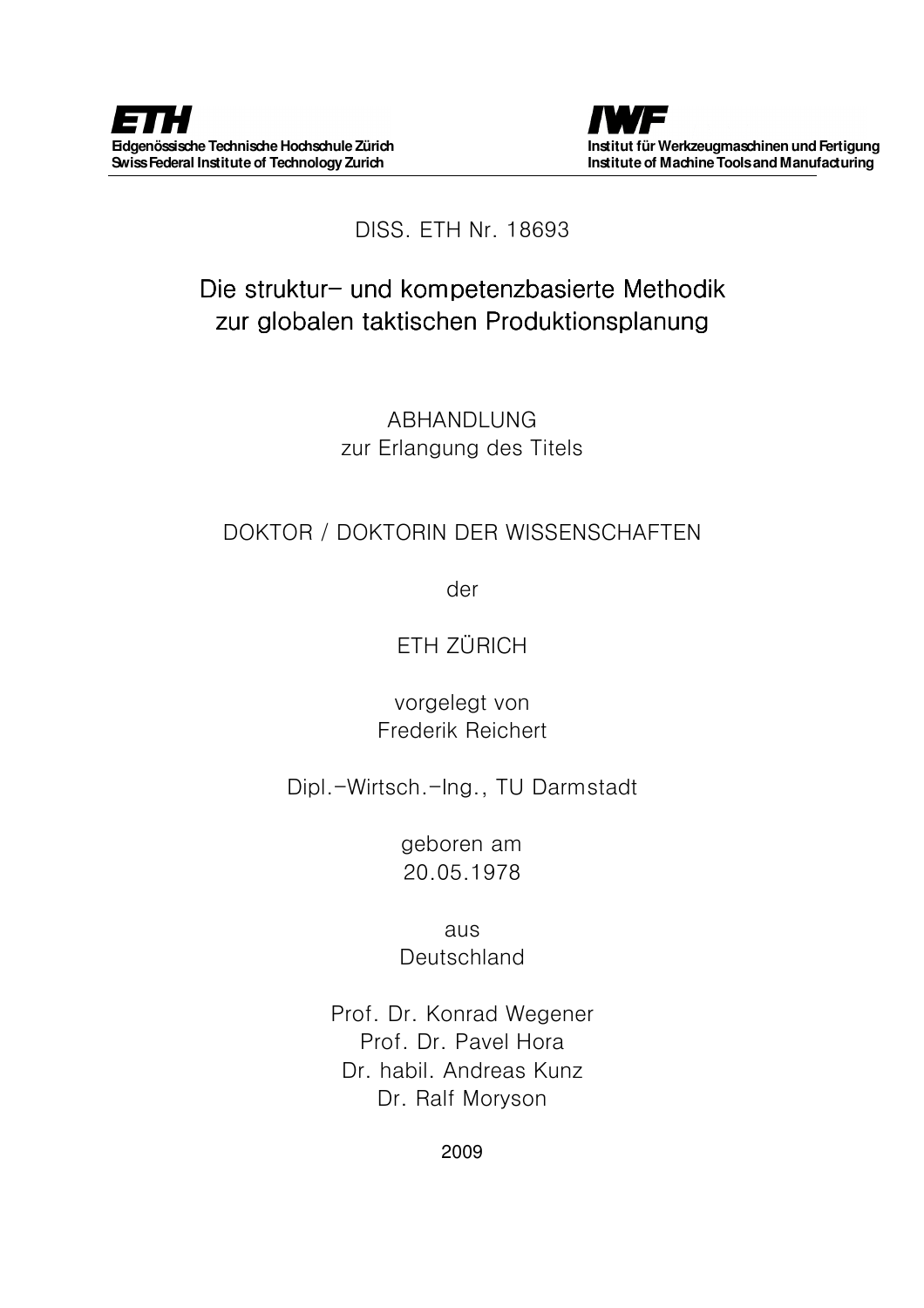#### **Abstract**

Due to changing competition conditions, many producing companies open up new production facilities in foreign countries. The increase of internal production networks results in decreasing knowledge concerning production conditions in the network. To avoid this information deficit, the transparency of the production structure is necessary. The question which location within a production network offering the technical potential and the required competence to produce additional production volumes has not been dealt with in the respective literature, but is subject of this thesis.

In order to create transparency in the production structure within production networks, the method MAE-P³ (machines and equipment, processes, product, planning) is developed. This method allows comparing technical criteria of production lines and process chains. The use of the MAE-P³ method relies on an intranet based database that visualizes production lines and process chains of products calibrated with the help of an algorithm emerging from the science of bioinformatics. This method is also used to obtain synergies from the production structure in low-cost locations. The MAE-P³ method for optimisation of a final assembly facility is demonstrated in a case study.

If the analysis based on the MAE-P<sup>3</sup> method produces a number of technical possibilities for the production of production volumes within a production network, the question arises what location demonstrates the highest competence within the network. For this purpose a key performance indicator (KPI) is developed to evaluate the process control of the globally distributed production structure.

From the analysis of key performance indicators of finance, processes, production, quality and employees, the process- and cycle time can be identified, based on significance, comparability and calculability as the key performance indicators for the evaluation of process control. On this basis an indicator system is developed out of three key performance indicators: *non-adjusted cycle time comparison*, *adjusted cycle time comparison* and *stability of the cycle time*. The *non-adjusted cycle time* comparison represents the relationship of the actual to the achieved cycle time of the bottleneck in a production line. In order to demonstrate the competence of locations by comparison, in the second key performance indicator - *non-adjusted cycle time comparison* - only those cycle times are considered that do not contain major interruptions of production. Major interruptions result from disturbance, lack of material, absence of workers or zero productions. The third and most important key performance indicator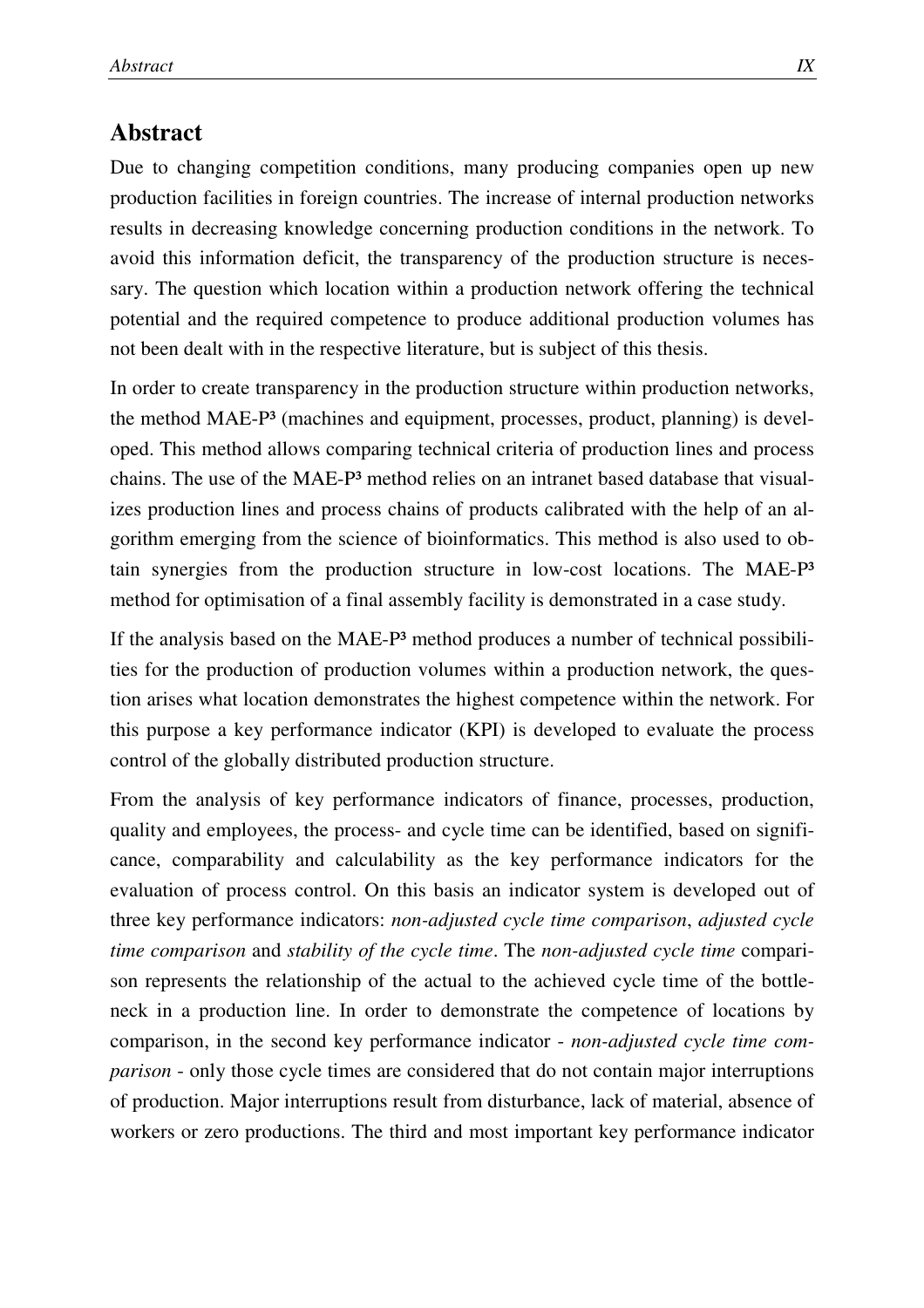is the *stability of cycle time*. It indicates how experienced and stable the serial production is managed and is calculated by the mean absolute deviation of cycle times.

Based on the method MAE-P<sup>3</sup> and the key performance indicator system process control, the structure- and competence based method for the global tactical production planning is derived. The technical possibilities are demonstrated within a production network for the production of production volumes that will be relocated. Also the technical competence of the potential locations is being evaluated. Based on this, a company can take substantiated decisions with regard to relocation processes.

The method is demonstrated in a case study: out of potential relocation possibilities within a production network, three locations in Eastern Europe, Latin America and Asia are identified. Based on the comparison of the process control it is recommended to produce the analysed production volume in the East European location, because of the highest stability in cycle time was found here.

Many parameters affect the decision of production relocation e.g. culture, degree of education, labour cost or political stability. The structure- and competence-based methodology for global tactical production planning is a contribution and quantification of the technical aspects of a relocation decision.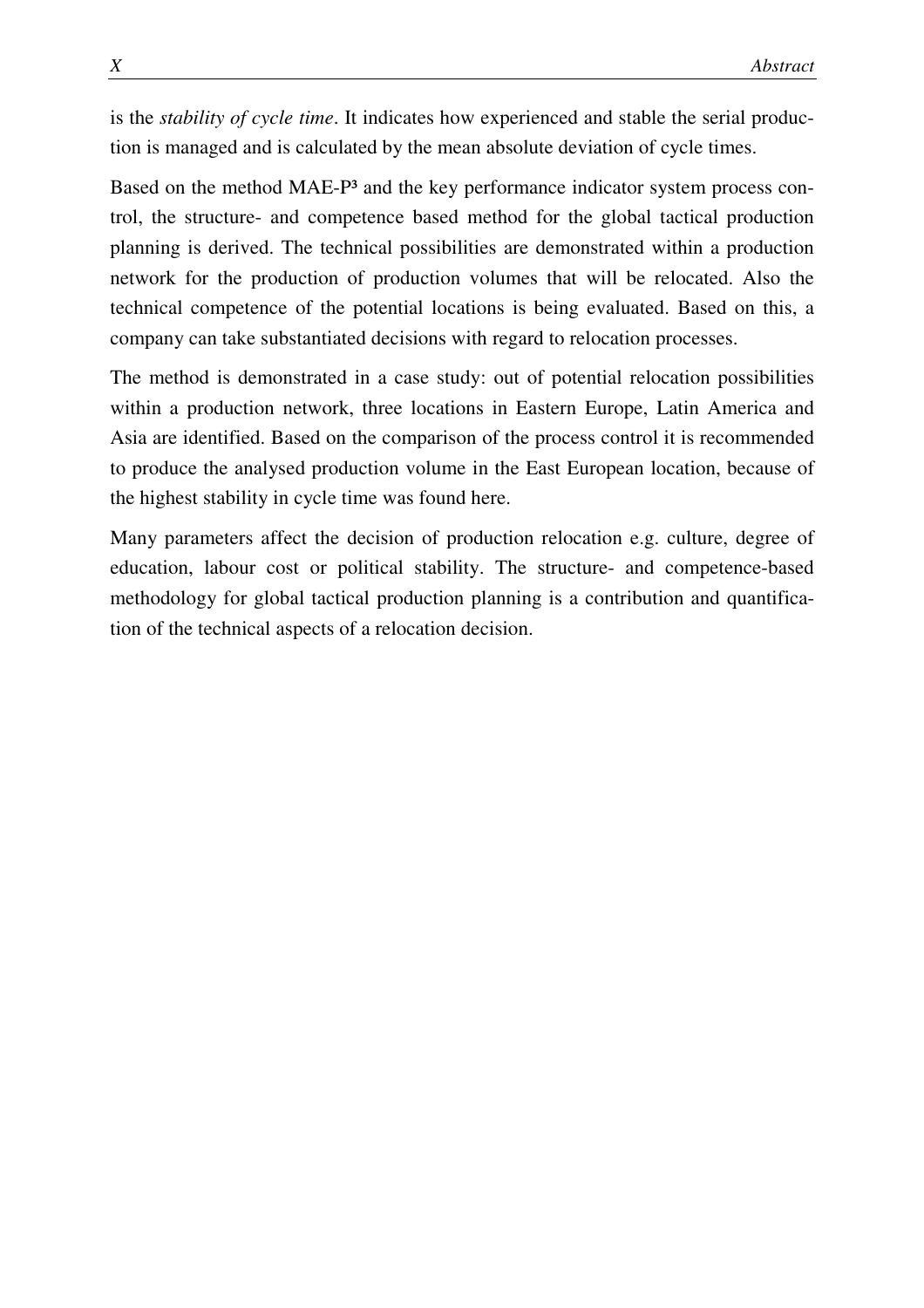#### **Kurzfassung**

Die Veränderung der Wettbewerbsbedingungen bewegt viele produzierende Unternehmen dazu, neue Produktionsstätten im Ausland zu eröffnen. Die Vergrößerung von unternehmensinternen Produktionsnetzwerken führt zu einer abnehmenden Kenntnis über die Fertigungsmöglichkeiten im Netzwerk. Zur Behebung dieses Informationsmangels ist die Transparenz der Fertigungsstruktur notwendig. Welcher Standort innerhalb eines Produktionsnetzwerks die technischen Möglichkeiten und die notwendige technische Kompetenz besitzt, ein zusätzliches Produktionsvolumen zu fertigen, wurde in der Literatur bislang nicht betrachtet und ist Thema der vorliegenden Arbeit.

Zur Entwicklung der Transparenz der Fertigungsstruktur innerhalb von Produktionsnetzwerken wird die Methode MAE-P<sup>3</sup> (Maschinen Anlagen und Einrichtungen – Prozess – Produkt – Planungen) entwickelt, mit deren Hilfe die technischen Kriterien von Produktionslinien und Prozessketten von Produkten verglichen werden können. Die MAE-P<sup>3</sup> Methode wird in ein intranetbasiertes Datenbanksystem überführt. Darin werden Prozessketten visualisiert und mit Hilfe eines Algorithmus aus der Bioinformatik abgeglichen. Darüber hinaus wird die Methode genutzt, um vor allem an Niedrigkostenstandorten Synergien aus der Fertigungsstruktur zu erlangen. Ein Praxisbeispiel zeigt den Einsatz der MAE-P<sup>3</sup> Methode zur Optimierung eines Endmontagebereichs.

Ergeben sich aus der Untersuchung mittels der Methode MAE- $P<sup>3</sup>$  mehrere technische Möglichkeiten zur Produktion der Produktionsvolumina innerhalb des Produktionsnetzwerks, so stellt sich die Frage, welcher Standort die höchste Kompetenz innerhalb des Netzwerks besitzt. Hierfür wird eine Kennzahl zur Bewertung der Prozessbeherrschung der weltweit verteilten Fertigungsstruktur identifiziert.

Aus der Untersuchung von Finanz-, Prozess-, Produktions-, Qualitäts- und Mitarbeiterkennzahlen kristallisieren sich die Bearbeitungs- und Zykluszeit aufgrund ihrer Aussagekraft, ihrer Vergleichbarkeit und Ermittelbarkeit als Kennzahlen zur Bewertung der Prozessbeherrschung heraus. Aus diesen Kennzahlen wird ein Kennzahlensystem entwickelt, welches aus den drei Kennzahlen *unbereinigter Zykluszeitvergleich*, *bereinigter Zykluszeitvergleich* und *Stabilität der Zykluszeit* besteht. Der unbereinigte Zykluszeitvergleich stellt das Verhältnis von tatsächlicher zu erreichter Zykluszeit des Engpasses einer Produktionslinie dar. Für einen relevanten Vergleich von Standorten werden in der zweiten Kennzahl *bereinigter Zykluszeitvergleich* nur die unterbrechungsfreien Zykluszeiten betrachtet. Größere Unterbrechungen entstehen durch Störungen, Materialknappheit, Abwesenheit von Mitarbeitern, Pausen oder